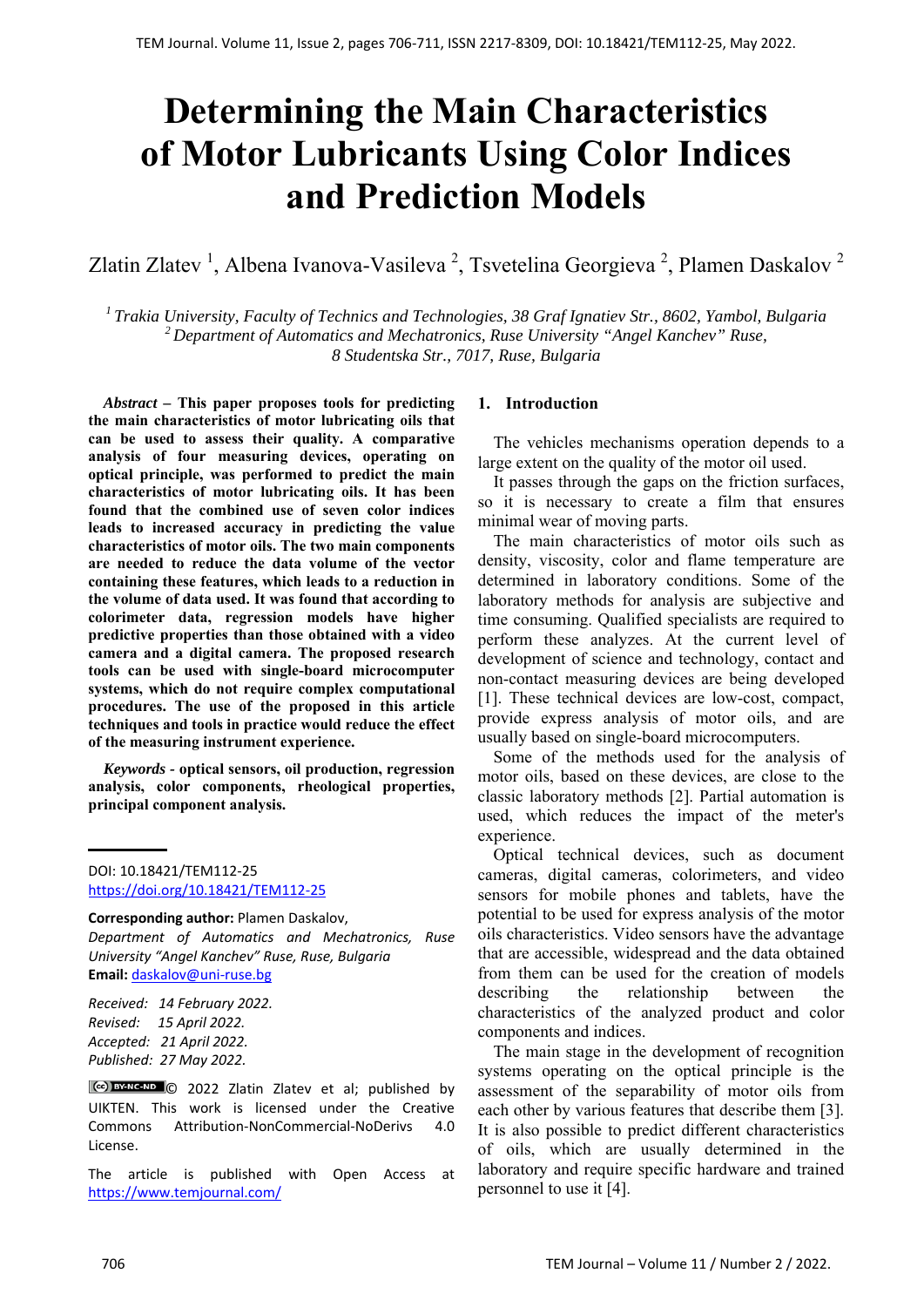From the review of the available literature sources the following issues can be defined, having a partial solution:

- Which available technical means, operating on the optical principle, can provide sufficient accuracy in the motor oils characteristics determination?
- Can the color characteristics of motor oils be used to determine key performance indicators?
- Can the computational procedures studied so far be used with single-board microcomputer systems?

The aim of the present work is to propose a quick method for the non-destructive assessment of the basic characteristics of motor oils, using techniques for the analysis of color indices, which should be used as an indicator to determine their quality.

# **2. Material and Methods**

56 samples of fresh mineral motor lubricating oils of two viscosity classes, marked as xW-30 and xW-40, were analyzed, where "x" is from 5 to 20.

The studied motor oils are formulated by mixing petroleum base oil fractions and additives.

The samples are taken from different batches of motor oils with different applications and operating levels, according to the European Automobile Manufacturers' Association (ACEA).

Three main characteristics of oils have been identified:

- Kinematic viscosity at  $100^{\circ}$ C, mm<sup>2</sup>/s, KV100, according to BDS EN ISO 3104: 2020 Procedure  $A$ ;
- Color, Lx,  $(x=0.5 \text{ to } 8.0)$ , according to BNS ISO 2049: 2002;
- Total alkalinity by potentiometric titration with perchloric acid, TBN, mgKOH/g, according to ASTM D2896-15.

These characteristics are important in determining the condition of motor lubricants, viscosity and its quality.

The measurements were made in a licensed laboratory. They were performed at room temperature  $22 \pm 3$ °C and relative humidity  $50 \pm 5$ % RH.

Table 1. shows the mean values and standard deviation of the measured motor oils characteristics.

*Table 1. The characteristics of the tested motor oils* 

| Density class<br>Characteristic | $xW-30$         | $xW-40$         |
|---------------------------------|-----------------|-----------------|
| KV100, $m^2/s$                  | $13.59 \pm 3.3$ | $11.19 \pm 0.7$ |
| Color                           | L2.5 to $L5.0$  | L2.0 to L4.0    |
| TBN, mgKOH/g                    | $8.16\pm4$      | $8.98 \pm 1.3$  |

Two video sensors and a colorimeter were used to determine the optical characteristics of the motor oils, and the test sample of each oil was 5 ml.:

1-Document camera Triumph Board A 405 (TRIUMPH BOARD a.s., Prague, the Czech Republic). The measurements with the video sensor of this camera are in daylight, marked as Dev1. The measurement was made using a Styrofoam box measuring 45x40x35 cm, which is covered on the inside with black foil to avoid light scattering and interference, ensuring uniformity of the captured image. This measurement is referred to as Dev2. The chamber is placed vertically in the center of the box and above the sample holder. The distance between the chamber and the sample holder is 20 cm. The diode lamp built into the document camera, which uses white LEDs with the highest light intensity at 450nm, was used for the recording.

2-Digital camera (Dev3), with a 25-megapixel video sensor Nikon D5300, DLSR (Nikon Inc., New York, USA) with a sensor size of 23.5x15.6 mm.

When measuring with video sensors, a 1x1 cm region of interest is selected from the obtained color digital image.

Colorimeter (Dev4), model PCE-RGB-2 (PCE Holding GmbH, Germany). Manufactured according to DIN 5033. The device measures 10-bit RGB color.

When measuring with a colorimeter, the color was determined at three points of the sample and their average value was accepted.

Table 2. summarizes the data on the measuring devices used.

| Designation | Device                                 | Measurement<br>conditions |
|-------------|----------------------------------------|---------------------------|
| Dev1        | Document camera<br>Triumph Board A 405 | Day light                 |
| Dev2        | Document camera<br>Triumph Board A 405 | Homogeneous<br>lighting   |
| Dev3        | Digital camera Nikon<br>D5300          | Day light                 |
| Dev4        | Colorimeter PCE-RGB-2                  | Device light<br>source    |

*Table 2. Measurement devices used for test* 

The 8-bit values of the color components of the RGB color model measured by video sensors are converted to Lab, in the ranges  $L = [0, 100]$ ; "a" and  $b = [-100, 100]$ . The conversion is to CIE L<sup>\*</sup> a<sup>\*</sup> b<sup>\*</sup> 1976. Computational functions at D65 illuminance were used.

The 10-bit values of the RGB color components obtained by the colorimeter are converted to 8-bit, according to the formula:

$$
RGB_8 = \frac{RGB_{10}}{1023} \cdot 255\tag{1}
$$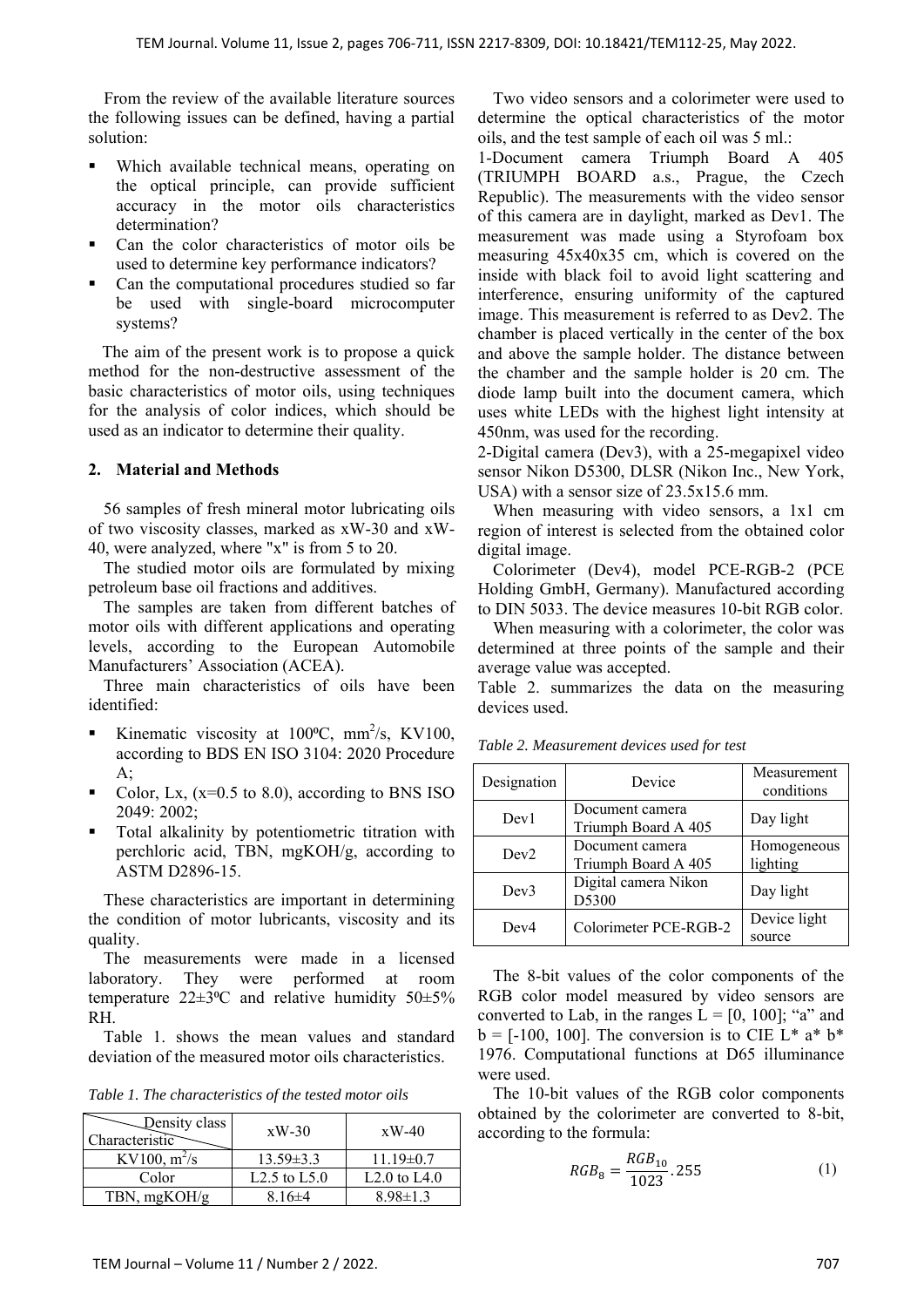Table 3. shows data for RGB and Lab color components for both classes of motor oils. Their mean values and standard deviation are given.

| DC                                              | $xW-30$        |                |                |                  |  |  |  |
|-------------------------------------------------|----------------|----------------|----------------|------------------|--|--|--|
| D<br>CC                                         | Dev1           | Dev2           | Dev3           | Dev4             |  |  |  |
| R                                               | $175 \pm 15$   | $174 \pm 16$   | $75 + 24$      | 44±12            |  |  |  |
| G                                               | $142 \pm 17$   | $142 \pm 17$   | $71 + 22$      | $50 \pm 13$      |  |  |  |
| B                                               | $30 \pm 24$    | $29 \pm 24$    | 40±18          | $2\pm 0$         |  |  |  |
| L                                               | $60,5{\pm}5,8$ | $60,3{\pm}5.8$ | $29,8+9,3$     | $19,8 \pm 4$     |  |  |  |
| a                                               | $1,9\pm 6,3$   | $2\pm 6.3$     | $-3,5\pm 2$    | $-9,2 \pm 12,7$  |  |  |  |
| b                                               | $57,4 \pm 8,8$ | $57,7\pm8,8$   | $19,2{\pm}7,4$ | $26,8+4,4$       |  |  |  |
| DC                                              | $xW-40$        |                |                |                  |  |  |  |
| D<br>CC                                         | Dev1           | Dev2           | Dev3           | Dev4             |  |  |  |
| R                                               | $175 \pm 12$   | $173 \pm 12$   | $66\pm7$       | $40 \pm 12$      |  |  |  |
| G                                               | $146 \pm 14$   | $144 \pm 14$   | 64±7           | $54 \pm 13$      |  |  |  |
| B                                               | $48 + 25$      | $46 \pm 25$    | 36±12          | $2\pm 0$         |  |  |  |
| L                                               | $61,6{\pm}4,8$ | $61\pm4.9$     | $26.5 \pm 3.1$ | $20,6\pm 4,3$    |  |  |  |
| a                                               | $0,5\pm 4,8$   | $0,5\pm 4,9$   | $-3.8 \pm 1.2$ | $-13,1 \pm 12,4$ |  |  |  |
| b                                               | $52,4 \pm 8,1$ | $52.3 \pm 8.1$ | $17\pm7.2$     | $27,5\pm4,6$     |  |  |  |
| DC- Density class; D-Device; CC-Color component |                |                |                |                  |  |  |  |

*Table 3. Color component values for the motor oils used* 

The values of the chrome (C) and hue (h) from LCh color model are determined by the formula:

$$
C = \sqrt{a+b} \qquad \qquad h^o = \text{atan}\left(\frac{b}{a}\right) \tag{2}
$$

These values are used in the calculation of color indices. The indices are determined by formulas summarized by Pathare and team [5].

$$
YI = \frac{142.86b}{L} \tag{3}
$$

$$
WI = 100 - \sqrt{(100 - L)^2 + a^2 + b^2} \tag{4}
$$

$$
BI = \frac{x - 0.31}{0.17} \text{ where } x = \frac{a + 1.75L}{5.645L + a - 0.012b} \tag{5}
$$

$$
SI = \sqrt{a^2 + b^2} \tag{6}
$$

$$
CIRG = \frac{180 - h}{L + C} \tag{7}
$$

$$
COL = \frac{2000a}{LC}
$$
 (8)

$$
CI = \frac{a}{b} \tag{9}
$$

$$
ECB = \frac{a}{b} + \frac{a}{L} \tag{10}
$$

$$
FCI = L - b \tag{11}
$$

$$
WL = \frac{L}{b} \tag{12}
$$

$$
PACI = \frac{1000a}{L+h} \tag{13}
$$

Informative color indices have been selected using the method of consistently improving estimates, which reduces the number of combinations of traits obtained. The method is used to select regression traits by analyzing neighboring components, FSRNCA [6]. The weight of the traits is determined by diagonally adapting the method of analysis of adjacent components (NCA). Those color indices that have weight coefficients with a value greater than or equal to 0.6 are considered informative.

The data of the obtained vector of traits were reduced by the principal components analysis (PCA) method. The required number of principal components (PCs) to describe the variance in the data has been determined.

One of the approaches to evaluate the performance of various optical devices is based on predictive models [7], [8], for which there are developed algorithms for single-board microcomputers [9]. The models are suitable for software implementation in such devices.

Regression prediction models of the type  $Z=f(X)$ , Y) make it possible to determine the value of a characteristic at any point in time, including future moments.

An initial model was used, describing the relationship between selected characteristics of motor oils of the type:

$$
z = b_0 + b_1 x + b_2 y + b_3 x^2 + b_4 xy + b_5 y^2 \quad (14)
$$

where b are the coefficients of the model; x and y are the independent variables; z the dependent variable corresponding to the characteristic of the engine oils.

The accuracy of the predictive models was assessed on the basis of statistical parameters: coefficient of certainty, standard deviation, errors in order to obtain information through analysis and interpretation of empirical data.

The coefficients of the model, their standard error (SE), t-statistics (tStat), p-value are determined.

For each of the models, an analysis of the model coefficients was made, depending on the value of p,. Non-informative coefficients are rejected by the model.

An analysis of the residues is made, which is determined by the difference between the actually measured values and those of the model.

Matlab 2017b (The Mathworks Inc.) and Statistica 12 (Stat Soft Inc.) software products were used to process the experimental data.

All data were processed at significance level  $\alpha = 0.05$ .

### **3. Results and Discussion**

A selection of informative color indices and characteristics has been made for each variant of the measuring device. The weighting factors are averaged. Those indexes, that are most informative, have been selected.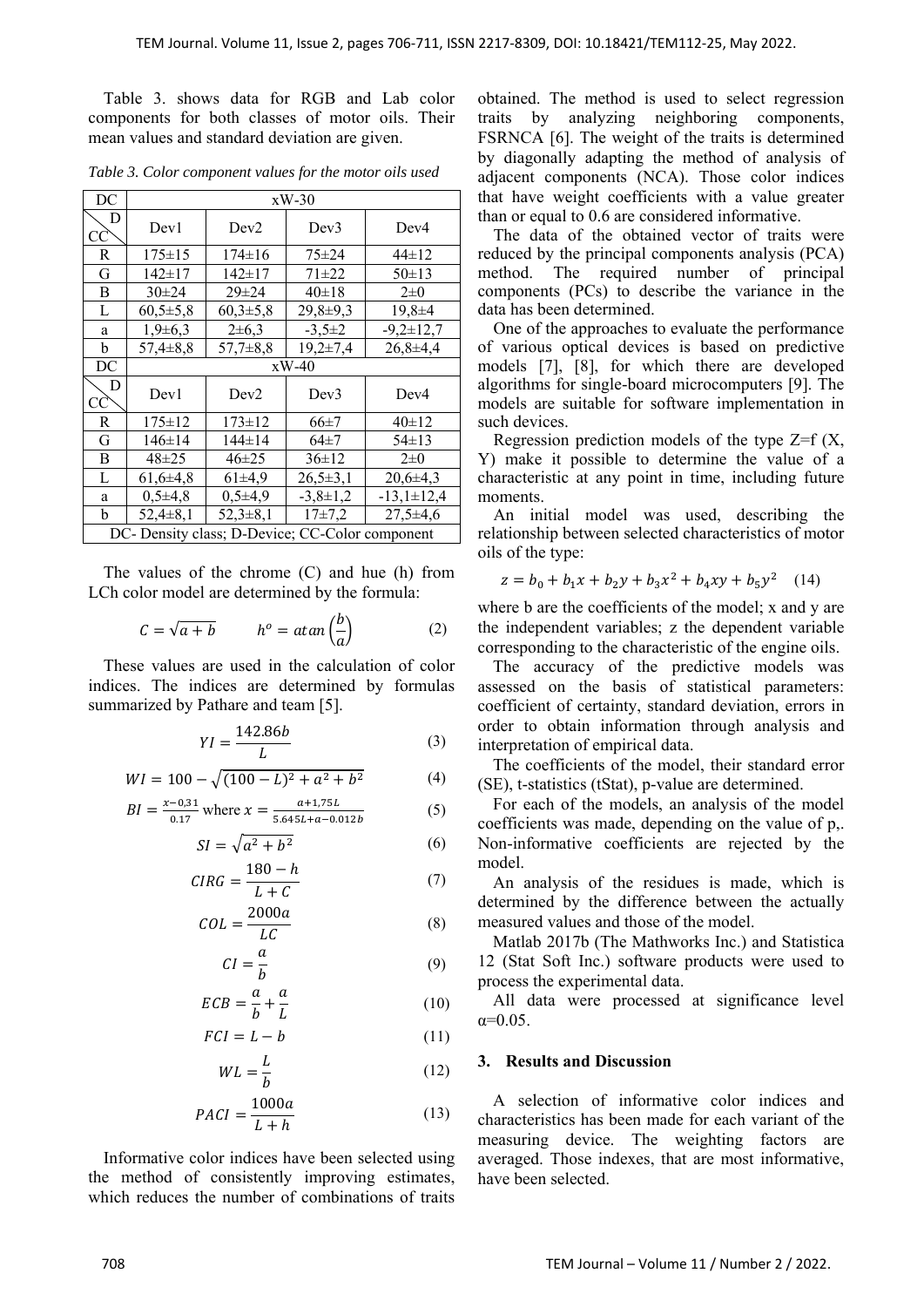Figure 1. shows summarized results from this selection. Two components "L" and "a" are selected from the Lab color model. It can be seen that the brown and yellow indices are also informative for motor oils, as well as those that depend on the components of the Lab model. The COL and PACI indices, which depend on the "L", "a" and "C", "h" color components, also have weighting coefficients above 0.6.

A vector of features is formed, containing a total of seven color indices. It has the form:



*Figure 1. Selection of informative color indices* 

The required number of principal components to describe 95% of the variance in the data of the feature vector, containing color indices from each of the four analyzed devices, was determined. It has been found that two main components are needed to describe these data in all cases. The main components were used as independent variables in the compilation of regression prediction models for the three characteristics of motor oils.

Insignificant coefficients with a p-value> 0.05 have been removed from the basic model. The obtained models for Dev1 have the form:

$$
KV=f(PC1, PC2)
$$
  
z = 13.92 - 0.72x - 1.27y + 0.15y<sup>2</sup> + 0.18xy (16)

$$
L=f(PC1, PC2)
$$
  
z = 4.03 - 0.62y + 0.01x<sup>2</sup> + 0.07y<sup>2</sup> (17)

$$
TBN=f(PC1, PC2)
$$
  
z = 10.99 - 0.04x - 1.19y + 0.1y<sup>2</sup> (18)

Table 4. shows the values of the criteria for evaluation of the models obtained from Dev1 data. The values of the coefficient of certainty are lower than 0.5, and the error rates are high. This shows that the obtained models do not describe the experimental data with sufficient accuracy. Although in the p <0.01 models the value of the Fisher criterion is much higher than the critical one  $(F \gg Fcr)$ , this proves that the models are not suitable for describing the experimental data.

*Table 4. Criteria for evaluating the obtained models for Dev1* 

|                     | $R^2$ | F                              | p-<br>value | SE.  |
|---------------------|-------|--------------------------------|-------------|------|
| $KV=f(PC_1, PC_2)$  | 0.39  | $F(4,53)=8.31$<br>$Fcr = 2.54$ | < 0.00      | 2.24 |
| $L = f(PC_1, PC_2)$ | 0.40  | $F(3,54)=11.77$<br>$Fcr=2.78$  | < 0.00      | 0.46 |
| $TBN=f(PC_1, PC_2)$ | 0.23  | $F(3,54)=5.23$<br>$Fcr=2.78$   | < 0.01      | 1.68 |

The obtained models for Dev2 have the form:

$$
KV=f(PC1, PC2)
$$
  
z = 8.72 - 0.17x - 1.91y - 0.13y<sup>2</sup> (19)

$$
L=f(PC1, PC2)
$$
  
z = 2.92 - 0.08x - 0.11y - 0.01y<sup>2</sup> (20)

$$
TBN=f(PC1, PC2)
$$
  
z = 9.2 - 0.01x<sup>2</sup> + 0.06xy (21)

Table 5. shows the values of the criteria for evaluating the models obtained from Dev2 data. The high error rates and low  $R^2$  values indicate that the obtained models do not describe the experimental data with sufficient accuracy. Although for the models  $p \le 0.01$ , the value of the Fisher test is much higher than the critical one  $(F \gg Fcr)$ , which also proves that the models are not suitable for describing the experimental data.

*Table 5. Criteria for evaluating the obtained models for Dev2* 

|                     | $R^2$ | F                             | p-<br>value | SE   |
|---------------------|-------|-------------------------------|-------------|------|
| $KV=f(PC_1, PC_2)$  | 0.33  | $F(3,54)=8.96$<br>$Fcr=2.78$  | < 0.00      | 2.31 |
| $L = f(PC_1, PC_2)$ | 0.44  | $F(3,54)=14.26$<br>$Fcr=2.78$ | < 0.00      | 0.44 |
| $TBN=f(PC_1, PC_2)$ | 0.11  | $F(2,55)=3.37$<br>$Fcr=3.17$  | < 0.04      | 1.78 |

The obtained models for Dev3 have the form:

$$
KV=f(PC1, PC2)
$$
  
z = 7.71 – 1.21x – 5y – xy (22)

$$
L=f(PC1, PC2)
$$
  
z = 3 + 0.1y - 0.1y<sup>2</sup> + 0.2xy (23)

$$
TBN=f(PC_1, PC_2)
$$
  
z = 8.21 - 0.1x - 0.1x<sup>2</sup> - 0.1y<sup>2</sup> (24)

Table 6. shows the values of the criteria for evaluation of the models obtained from Dev3 data. When predicting kinematic viscosity and total alkalinity, the values of the coefficient of determination are lower than 0.5. High error rates indicate that the obtained models do not describe the experimental data with sufficient accuracy. Although for the models  $p \le 0.01$ , the value of the Fisher test is much higher than the critical one  $(F \gg Fcr)$ , which also proves that the models are not suitable for describing the experimental data. In the model for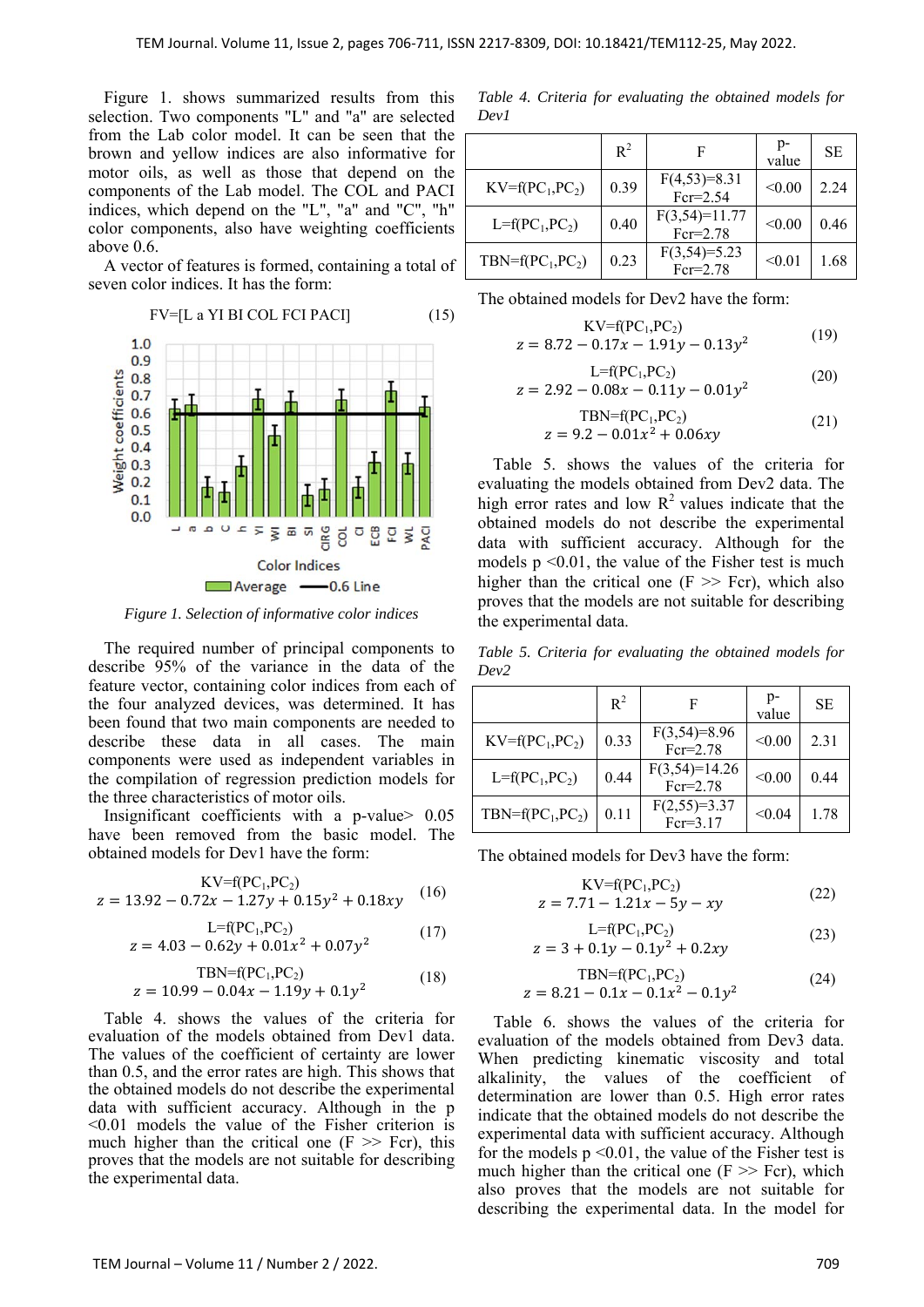predicting the motor lubricating oils color, the coefficient of certainty is above 0.5. The low value of errors indicates that the color of the samples can be predicted with this device, with an accuracy of up to 69%.

*Table 6. Criteria for evaluating the obtained models for Dev3* 

| Model               | $R^2$ |                               | p-<br>value | SE.  |
|---------------------|-------|-------------------------------|-------------|------|
| $KV=f(PC_1, PC_2)$  | 0,46  | $F(3,54)=15.46$<br>$Fcr=2.78$ | < 0.00      | 2.07 |
| $L = f(PC_1, PC_2)$ | 0,69  | $F(3,54)=41.42$<br>$Fcr=2.78$ | < 0.00      | 0.33 |
| $TBN=f(PC_1, PC_2)$ | 0,11  | $F(3,54)=2.15$<br>$Fcr=2.78$  | < 0.1       | 1.81 |

The obtained models for Dev4 have the form:

$$
KV=f(PC1, PC2)
$$
  
z = 10.89 + 0.03x + 0.1y<sup>2</sup> – 0.001xy (25)

$$
L=f(PC_1, PC_2)
$$
  
z = 3.14 + 0.1y - 0.1x<sup>2</sup> + 0.1y<sup>2</sup> (26)

$$
TBN=f(PC1, PC2)
$$
  
z = 7.93 + 0.02x + 0.05y - 0.01x<sup>2</sup> (27)

Table 7. shows the values of the criteria for evaluating the models obtained from Dev4 data. In the three models for predicting the three main characteristics of motor oils, the coefficient of certainty is above 0.5. The Fisher's criterion is close to its critical values for the respective degrees of freedom. This shows that the data obtained with the device are suitable for characteristics prediction with an accuracy of 75-84%.

*Table 7. Criteria for evaluating the obtained models for Dev4* 

| Model               |      |                              | p-value | SE.  |
|---------------------|------|------------------------------|---------|------|
| $KV=f(PC_1, PC_2)$  | 0.77 | $F(3,54)=6.82$<br>$Fcr=2.78$ | < 0.00  | 1.35 |
| $L = f(PC_1, PC_2)$ | 0.84 | $F(3,54)=9.07$<br>$Fcr=2.78$ | < 0.00  | 0.24 |
| $TBN=f(PC_1, PC_2)$ | 0.75 | $F(3,54)=5.82$<br>$Fcr=2.78$ | < 0.00  | 0.95 |

The obtained results show that the models obtained from camera document data, when shooting with homogeneous light (Dev2), and those, obtained with a colorimeter (Dev4), describe with sufficient accuracy the experimental data. The images taken in ambient light and the color indices obtained from them are greatly affected by ambient noise. This is evidenced by the predictive models obtained and the lack of accuracy with which the experimental data and their poor predictive power are described.

Models obtained with a document camera in homogeneous lighting (Dev2) are about 5% more accurate than those obtained with the same device, but in daylight (Dev1).

Among the compared devices, the colorimeter (Dev4) shows the highest accuracy and repeatability of the results. An additional analysis of the models obtained from data gathered with this device was made.

Figure 2. shows a general view of the models obtained from data generated with Dev4 – colorimeter.



*Figure 2. c)*  $TBN=f(PC_1, PC_2)$ 

*Figure 2. Models obtained from Dev4 data – general view* 

The independent variables x and y plotted on the horizontal axis represent the first and second principal components. The dependent variable z is the predicted characteristic of motor oils.

The analysis of the residues of these models showed that they have a normal distribution and are close to the normal probability graph. According to